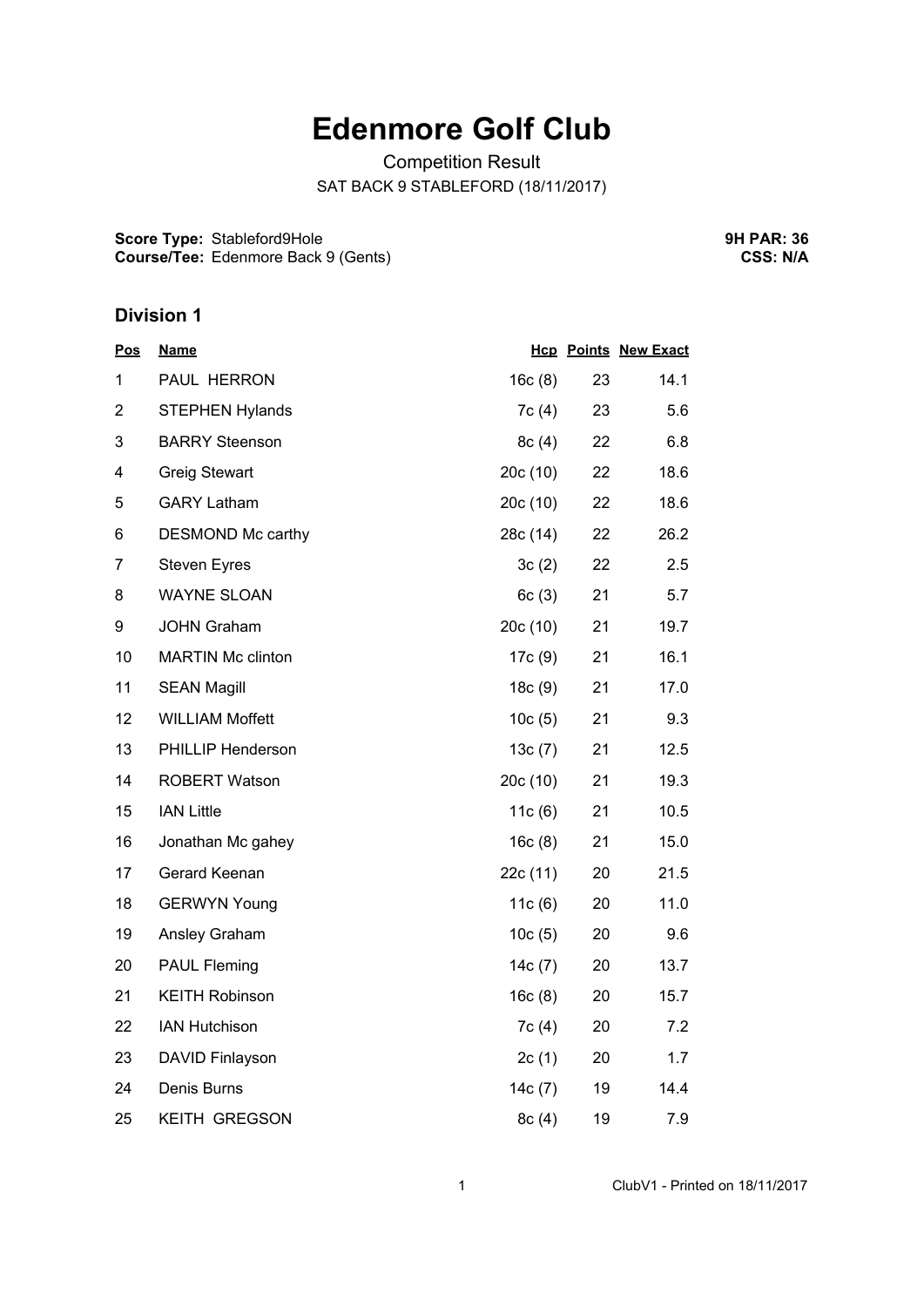### **Division 1**

| <b>Pos</b> | <b>Name</b>             |           |    | <b>Hcp Points New Exact</b> |
|------------|-------------------------|-----------|----|-----------------------------|
| 26         | <b>STEPHEN Mc fall</b>  | 7c(4)     | 19 | 7.3                         |
| 27         | <b>GLENN Robb</b>       | 13c(7)    | 19 | 13.0                        |
| 28         | <b>EDWARD Moulds</b>    | 12c(6)    | 19 | 11.6                        |
| 29         | <b>WILLIAM Grant</b>    | 13c(7)    | 19 | 12.5                        |
| 30         | SAM Mc connell          | 15c(8)    | 19 | 15.3                        |
| 31         | <b>JOHN Boyles</b>      | 8c(4)     | 19 | 7.7                         |
| 32         | <b>NIALL Moore</b>      | 10c(5)    | 19 | 9.5                         |
| 33         | <b>Stephen Hinds</b>    | 27c (14)  | 19 | 26.9                        |
| 34         | <b>RICHARD Swain</b>    | 11 $c(6)$ | 19 | 11.0                        |
| 35         | <b>DAMIEN Mullan</b>    | 22c (11)  | 19 | 22.1                        |
| 36         | <b>JACKIE Gilliland</b> | 16c(8)    | 19 | 15.5                        |
| 37         | DEAGLAN O'hagan         | 4c(2)     | 19 | 3.6                         |
| 38         | <b>RYAN Agnew</b>       | 14c(7)    | 19 | 13.8                        |
| 39         | <b>BARRY Mc carthy</b>  | 15c(8)    | 19 | 14.5                        |
| 40         | Ciaran Connor           | 16c(8)    | 19 | 16.4                        |
| 41         | <b>KEITH Steenson</b>   | 8c(4)     | 19 | 7.9                         |
| 42         | Roger Moody             | 15c(8)    | 18 | 14.9                        |
| 43         | <b>RAYMOND Craig</b>    | 14c (7)   | 18 | 13.6                        |
| 44         | <b>HERBIE Boomer</b>    | 26c(13)   | 18 | 25.9                        |
| 45         | <b>STEPHEN Andrews</b>  | 8c(4)     | 18 | 7.7                         |
| 46         | <b>DAVID Dunlop</b>     | 10c(5)    | 18 | 9.8                         |
| 47         | <b>SEAN Mc cabe</b>     | 12c(6)    | 18 | 12.2                        |
| 48         | <b>TONY Campbell</b>    | 12c(6)    | 18 | 11.8                        |
| 49         | <b>RONNIE Girvan</b>    | 6c(3)     | 18 | 5.5                         |
| 50         | <b>RICHARD Greer</b>    | 17c (9)   | 18 | 16.9                        |
| 51         | PAT Cushnahan           | 21c (11)  | 17 | 20.7                        |
| 52         | <b>BRIAN Weir</b>       | 7c(4)     | 17 | 6.8                         |
| 53         | <b>STEPHEN Baine</b>    | 13c(7)    | 17 | 12.8                        |
| 54         | PHILLIP Hughes          | 16c(8)    | 17 | 15.5                        |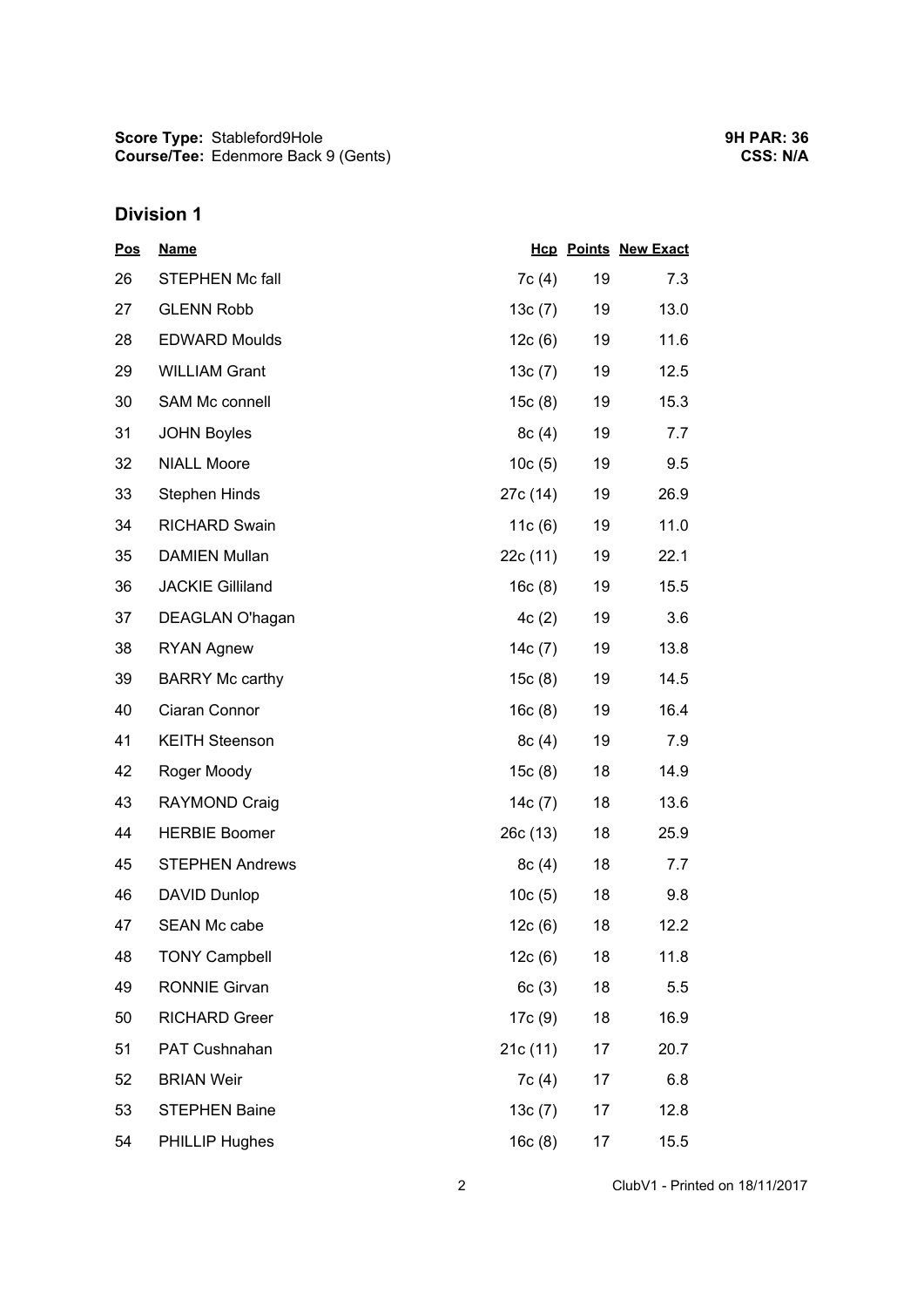## **Division 1**

| <u>Pos</u> | <b>Name</b>             |           |    | <b>Hcp Points New Exact</b> |
|------------|-------------------------|-----------|----|-----------------------------|
| 55         | <b>MICHAEL Currie</b>   | 12c(6)    | 17 | 12.1                        |
| 56         | <b>GEOFF Burrowes</b>   | 12c(6)    | 17 | 11.9                        |
| 57         | <b>KENNY Mc Aleenon</b> | 8c(4)     | 17 | 8.3                         |
| 58         | Michael Chapman         | 16c(8)    | 17 | 15.7                        |
| 59         | <b>CONOR Gribbon</b>    | 12c(6)    | 17 | 11.7                        |
| 60         | <b>NEIL Mc KINLEY</b>   | 11 $c(6)$ | 17 | 11.2                        |
| 61         | Louis Eyres             | 14c(7)    | 17 | 14.0                        |
| 62         | MERVYN Nicholson        | 21c(11)   | 17 | 21.2                        |
| 63         | Paul Gardiner           | 17c(9)    | 16 | 17.3                        |
| 64         | <b>PETER Nelson</b>     | 20c(10)   | 16 | 19.9                        |
| 65         | MICHAEL Watson          | 4c(2)     | 16 | 4.3                         |
| 66         | <b>STEPHEN Fletcher</b> | 21c(11)   | 16 | 21.3                        |
| 67         | <b>BRENDAN JAMISON</b>  | 13c(7)    | 15 | 13.1                        |
| 68         | <b>JAMES Scott</b>      | 11 $c(6)$ | 15 | 11.1                        |
| 69         | <b>BRIAN Clenaghan</b>  | 24c (12)  | 15 | 24.4                        |
| 70         | <b>GLENN Herdman</b>    | 16c(8)    | 15 | 15.5                        |
| 71         | <b>KEITH CLAYTON</b>    | 23c(12)   | 15 | 22.8                        |
| 72         | <b>PATRICK Agnew</b>    | 4c(2)     | 15 | 4.4                         |
| 73         | <b>ALAN Weir</b>        | 14c(7)    | 14 | 13.5                        |
| 74         | <b>KEN Todd</b>         | 19c (10)  | 14 | 18.6                        |
| 75         | <b>PHILLIP Steele</b>   | 20c(10)   | 14 | 19.8                        |
| 76         | <b>STEPHEN Cummings</b> | 6c(3)     | 13 | 6.4                         |
| 77         | <b>MATT Trimble</b>     | 23c (12)  | 13 | 22.6                        |
| 78         | <b>ANDREW Bennett</b>   | 19c (10)  | 13 | 18.5                        |
| 79         | <b>JOSH Logan</b>       | 3c(2)     | 13 | 3.2                         |
| 80         | <b>ALAN Boomer</b>      | 14 $c(7)$ | 13 | 14.3                        |
| 81         | <b>PAUL Bradley</b>     | 7c(4)     | 12 | 7.2                         |
| 82         | DAVID Waterworth        | 16c(8)    | 12 | 16.3                        |
| 83         | <b>WILLIAM Robinson</b> | 28c (14)  | 11 | 27.8                        |